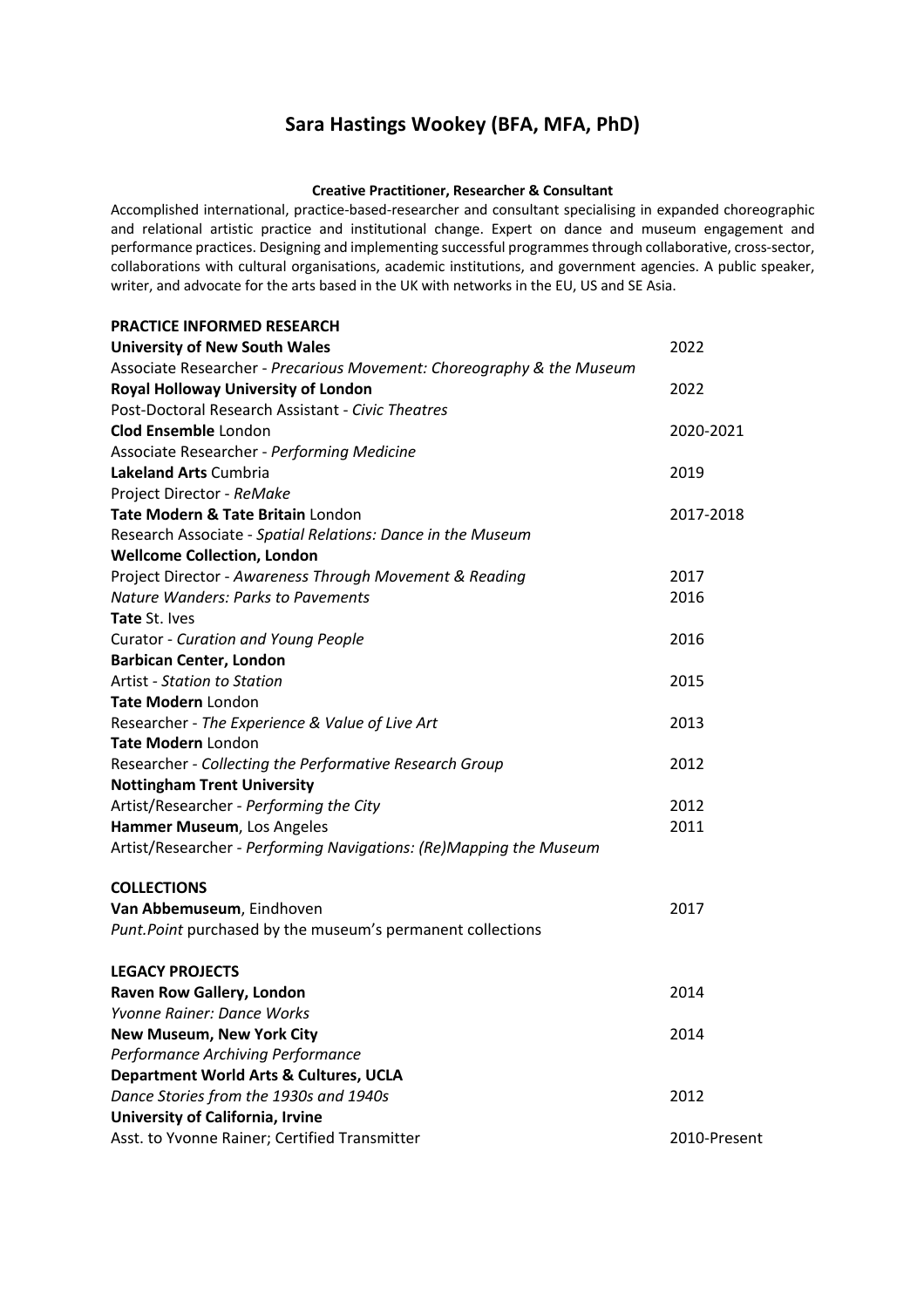# **ACADEMIC EMPLOYMENT**

Trinity Laban Conservatoire of Music & Dance Lecturer 2014 - Present Department of Dance California Institute of the Arts Lecturer 2010 - 2014 California State University, Long Beach Lecturer 2010 - 2010 - 2014 University of California, Irvine Research Asst 2010-2014

#### **GUEST TEACHING**

2018 - Yale-NUS, Singapore 2017- Roehampton University 2014 - University of California, Berkeley

## **PUBLIC SPEAKING**

2020 - Art Science Museum, Singapore *Navigating Bodies in Public Space* 2020 - Cultural Capitol Exchange *Exploring the Notion of Relevance Now*

#### **PUBLICATIONS**

2021- "Lines of Connection in a Time of Isolation and Social Distancing". *Slow Spatial Research: Chronicles of Radical Affection.* (Forthcoming June 2021). Editor Carolyn Strauss. Valiz Press. 2017 - "Sociality of an Unspectacular Dance" *Transmission in Dance: Contemporary Staging Practices.*  Palgrave. Ed. Lesley Main.

2016 - "Encountering Dance, Live Art and Performance as a Space of Change". *Art Review: Tate Special Edition*.

2015 - *WHO CARES? Dance in the Gallery & Museum*. Ed. Sara Wookey. Siobhan Davies Dance. 2015 - "ActionScape" *Interrupting the City: Artistic Constitutions of the Public Sphere.* Eds. Sander Bax, Pascal Gielen, Bran Leven. Valiz Press.

#### **EDUCATION**

2020 - Ph.D. Centre for Dance Research, Coventry University. Thesis: *Spatial Relations: Dance in the Changing Museum*

2010 - M.F.A. World Arts & Cultures, University of California, Los Angeles

1996 - B.F.A. Department of Dance, The Ohio State University

## **AWARDS AND HONOURS**

2018 - 2020 - Grants for the Arts, Arts Council England (£45,000) 2015- 2020 - Grants for the Arts, Arts Council England (£15,000) 2017 - Artist International Development Grant (Athens, Greece). British Council 2014 - Exceptional Talent Artist Tier 1 Visa, Arts Council England/UK Home Office

## **GRANTS AND FELLOWSHIPS**

2021 - Grants for the Arts, Arts Council England (£15,000) 2018 - 2020 - Grants for the Arts, Arts Council England and British Council (£75,000) 2015- 2018 - Grants for the Arts, Arts Council England (£15,000)

## **LEADERSHIP & SERVICE**

2021 - Present - Governor. Dancers' Career Development

2021 - Present - Advisor. Move Dance Feel. Bringing dance to women affected by cancer.

2019 - Awards Committee Member - Women in Dance. PIETER Performance Space LA

2016 - 2022 - Governor. Board of Governors. Northern School of Contemporary Dance

2016 - 2021 - Chair. Independent Dance Committee. Equity Performing Artist's Union